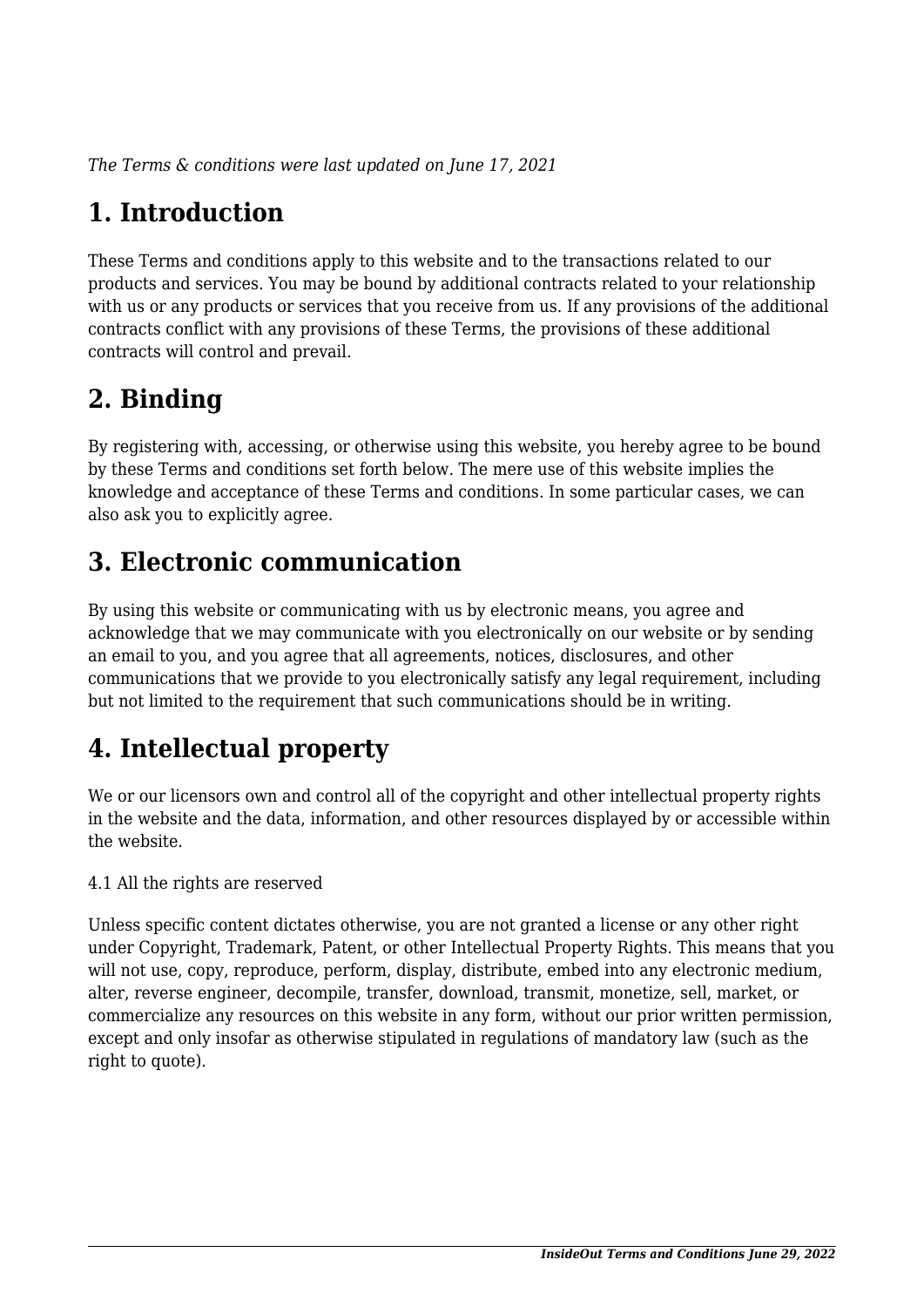## **5. Third-party property**

Our website may include hyperlinks or other references to other party's websites. We do not monitor or review the content of other party's websites which are linked to from this website. Products or services offered by other websites shall be subject to the applicable Terms and Conditions of those third parties. Opinions expressed or material appearing on those websites are not necessarily shared or endorsed by us.

We will not be responsible for any privacy practices or content of these sites. You bear all risks associated with the use of these websites and any related third-party services. We will not accept any responsibility for any loss or damage in whatever manner, however caused, resulting from your disclosure to third parties of personal information.

#### **6. Responsible use**

By visiting our website, you agree to use it only for the purposes intended and as permitted by these Terms, any additional contracts with us, and applicable laws, regulations, and generally accepted online practices and industry guidelines. You must not use our website or services to use, publish or distribute any material which consists of (or is linked to) malicious computer software; use data collected from our website for any direct marketing activity, or conduct any systematic or automated data collection activities on or in relation to our website.

Engaging in any activity that causes, or may cause, damage to the website or that interferes with the performance, availability, or accessibility of the website is strictly prohibited.

## **7. Idea submission**

Do not submit any ideas, inventions, works of authorship, or other information that can be considered your own intellectual property that you would like to present to us unless we have first signed an agreement regarding the intellectual property or a non-disclosure agreement. If you disclose it to us absent such written agreement, you grant to us a worldwide, irrevocable, non-exclusive, royalty-free license to use, reproduce, store, adapt, publish, translate and distribute your content in any existing or future media.

#### **8. Termination of use**

We may, in our sole discretion, at any time modify or discontinue access to, temporarily or permanently, the website or any Service thereon. You agree that we will not be liable to you or any third party for any such modification, suspension or discontinuance of your access to, or use of, the website or any content that you may have shared on the website. You will not be entitled to any compensation or other payment, even if certain features, settings, and/or any Content you have contributed or have come to rely on, are permanently lost. You must not circumvent or bypass, or attempt to circumvent or bypass, any access restriction measures on our website.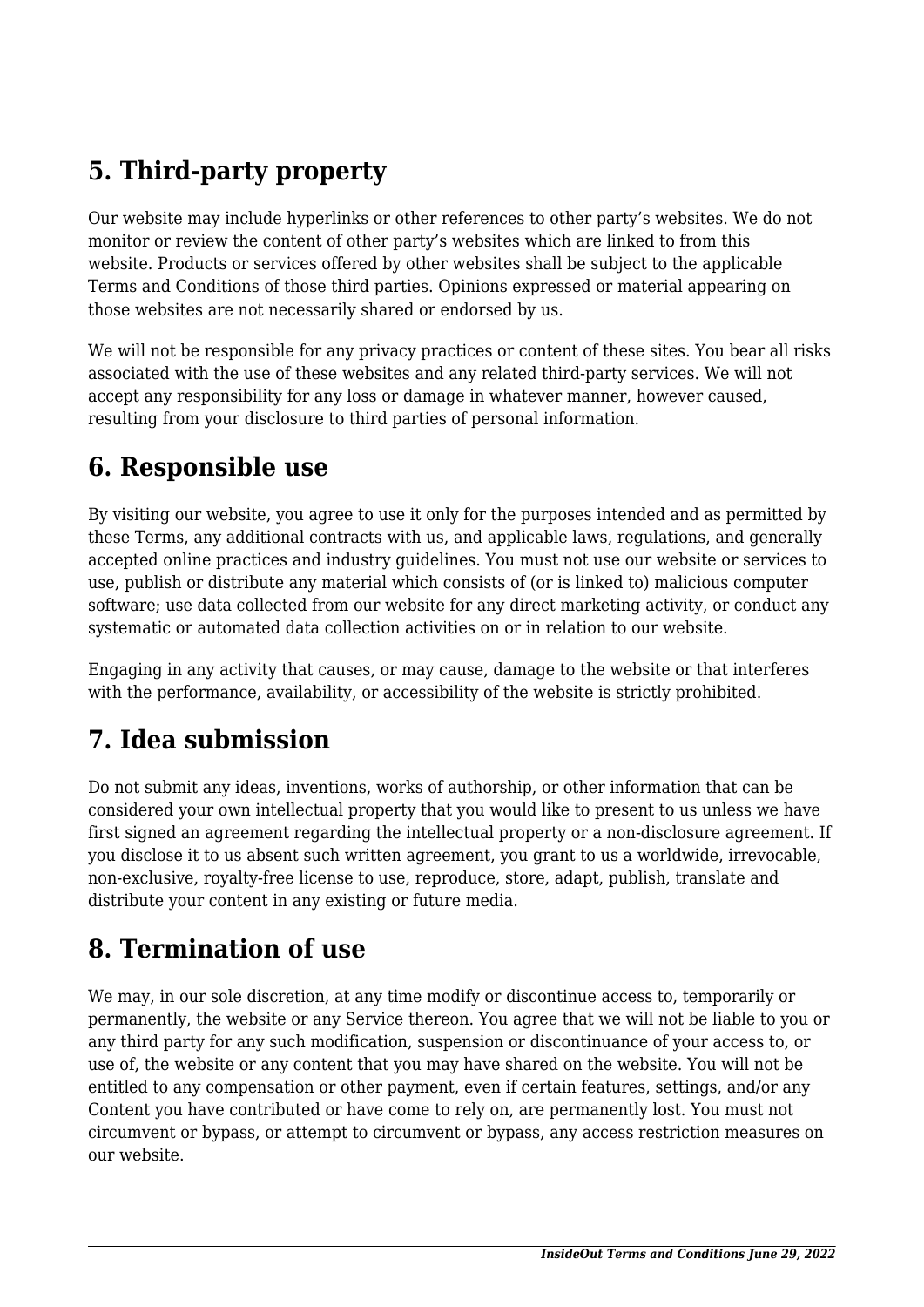#### **9. Warranties and liability**

Nothing in this section will limit or exclude any warranty implied by law that it would be unlawful to limit or to exclude. This website and all content on the website are provided on an "as is" and "as available" basis and may include inaccuracies or typographical errors. We expressly disclaim all warranties of any kind, whether express or implied, as to the availability, accuracy, or completeness of the Content. We make no warranty that:

- this website or our content will meet your requirements;
- this website will be available on an uninterrupted, timely, secure, or error-free basis.

Nothing on this website constitutes or is meant to constitute, legal, financial or medical advice of any kind. If you require advice you should consult an appropriate professional.

The following provisions of this section will apply to the maximum extent permitted by applicable law and will not limit or exclude our liability in respect of any matter which it would be unlawful or illegal for us to limit or to exclude our liability. In no event will we be liable for any direct or indirect damages (including any damages for loss of profits or revenue, loss or corruption of data, software or database, or loss of or harm to property or data) incurred by you or any third party, arising from your access to, or use of, our website.

Except to the extent any additional contract expressly states otherwise, our maximum liability to you for all damages arising out of or related to the website or any products and services marketed or sold through the website, regardless of the form of legal action that imposes liability (whether in contract, equity, negligence, intended conduct, tort or otherwise) will be limited to the total price that you paid to us to purchase such products or services or use the website. Such limit will apply in the aggregate to all of your claims, actions and causes of action of every kind and nature.

#### **10. Privacy**

To access our website and/or services, you may be required to provide certain information about yourself as part of the registration process. You agree that any information you provide will always be accurate, correct, and up to date.

We have developed a policy to address any privacy concerns you may have. For more information, please see our **Privacy Statement** and our [Cookie Policy](https://insideoutlab.com/cookie-policy-us/).

## **11. Accessibility**

We are committed to making the content we provide accessible to individuals with disabilities. If you have a disability and are unable to access any portion of our website due to your disability, we ask you to give us a notice including a detailed description of the issue you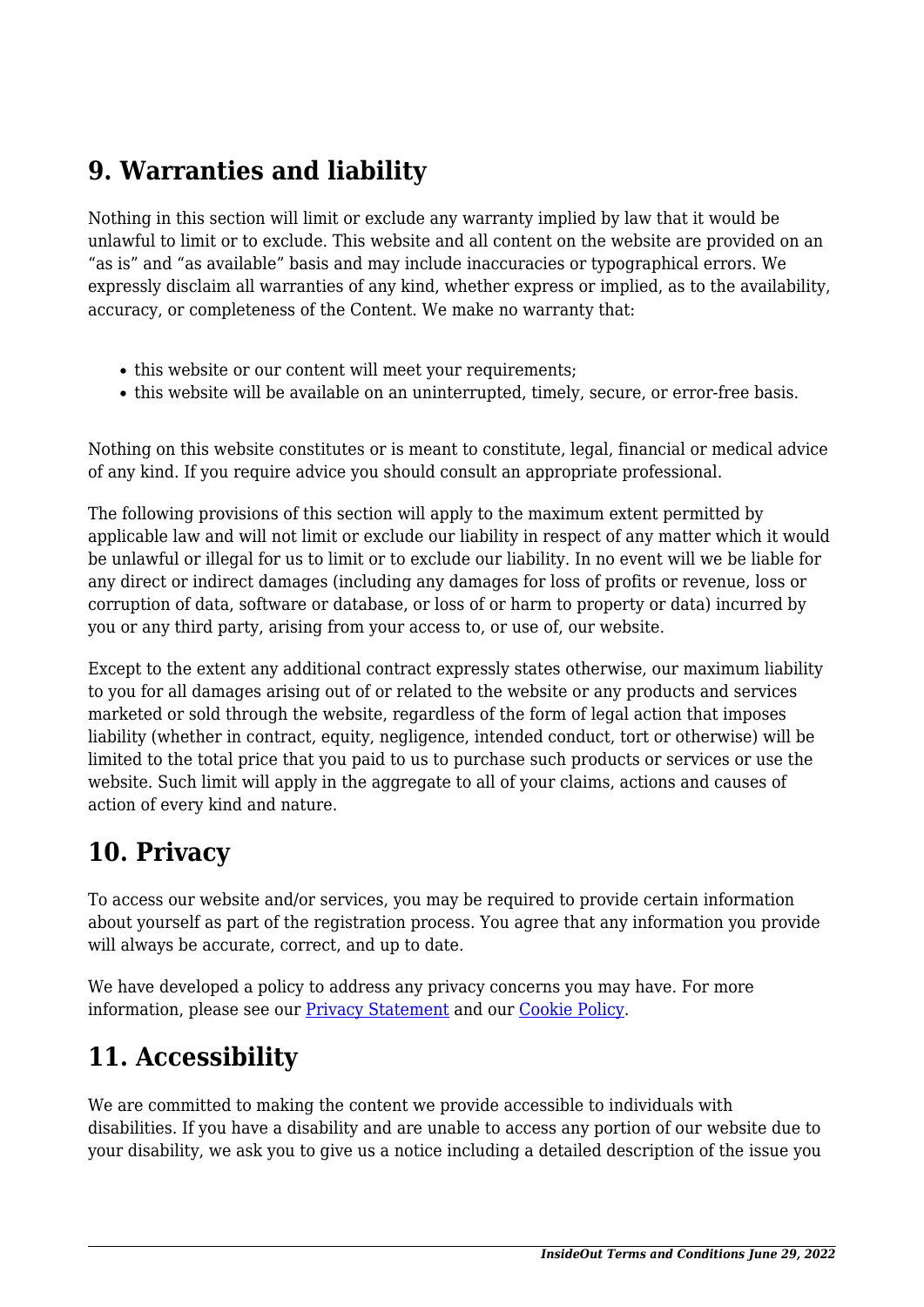encountered. If the issue is readily identifiable and resolvable in accordance with industrystandard information technology tools and techniques we will promptly resolve it.

## **12. Export restrictions / Legal compliance**

Access to the website from territories or countries where the Content or purchase of the products or Services sold on the website is illegal is prohibited. You may not use this website in violation of export laws and regulations of United States.

## **13. Assignment**

You may not assign, transfer or sub-contract any of your rights and/or obligations under these Terms and conditions, in whole or in part, to any third party without our prior written consent. Any purported assignment in violation of this Section will be null and void.

### **14. Breaches of these Terms and conditions**

Without prejudice to our other rights under these Terms and Conditions, if you breach these Terms and Conditions in any way, we may take such action as we deem appropriate to deal with the breach, including temporarily or permanently suspending your access to the website, contacting your internet service provider to request that they block your access to the website, and/or commence legal action against you.

# **15. Indemnification**

You agree to indemnify, defend and hold us harmless, from and against any and all claims, liabilities, damages, losses and expenses, relating to your violation of these Terms and conditions, and applicable laws, including intellectual property rights and privacy rights. You will promptly reimburse us for our damages, losses, costs and expenses relating to or arising out of such claims.

## **16. Waiver**

Failure to enforce any of the provisions set out in these Terms and Conditions and any Agreement, or failure to exercise any option to terminate, shall not be construed as waiver of such provisions and shall not affect the validity of these Terms and Conditions or of any Agreement or any part thereof, or the right thereafter to enforce each and every provision.

## **17. Language**

These Terms and Conditions will be interpreted and construed exclusively in English. All notices and correspondence will be written exclusively in that language.